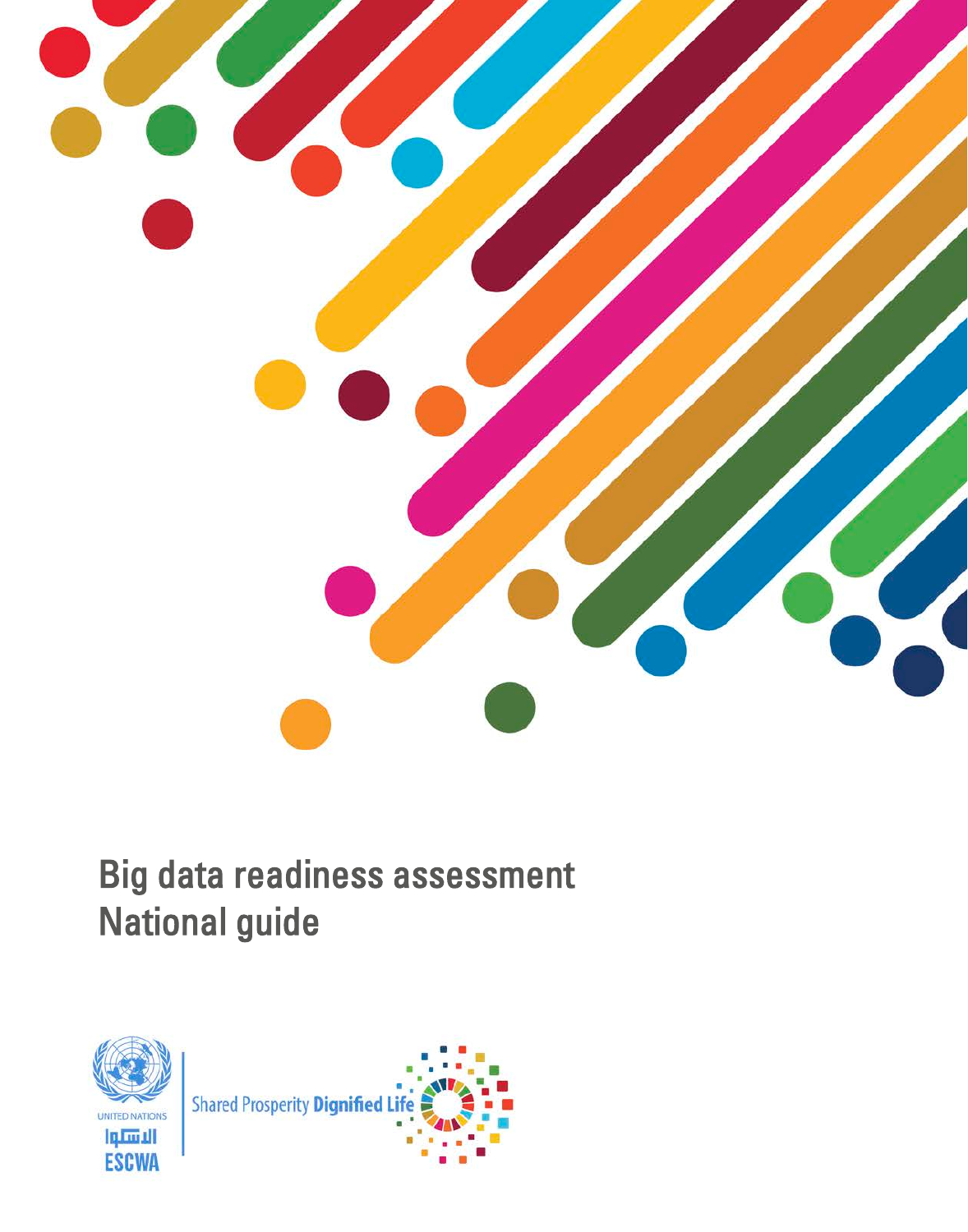



# **VISION**

ESCWA, an innovative catalyst for a stable, just and flourishing Arab region

## **MISSION**

Committed to the 2030 Agenda, ESCWA's passionate team produces innovative knowledge, fosters regional consensus and delivers transformational policy advice. Together, we work for a sustainable future for all.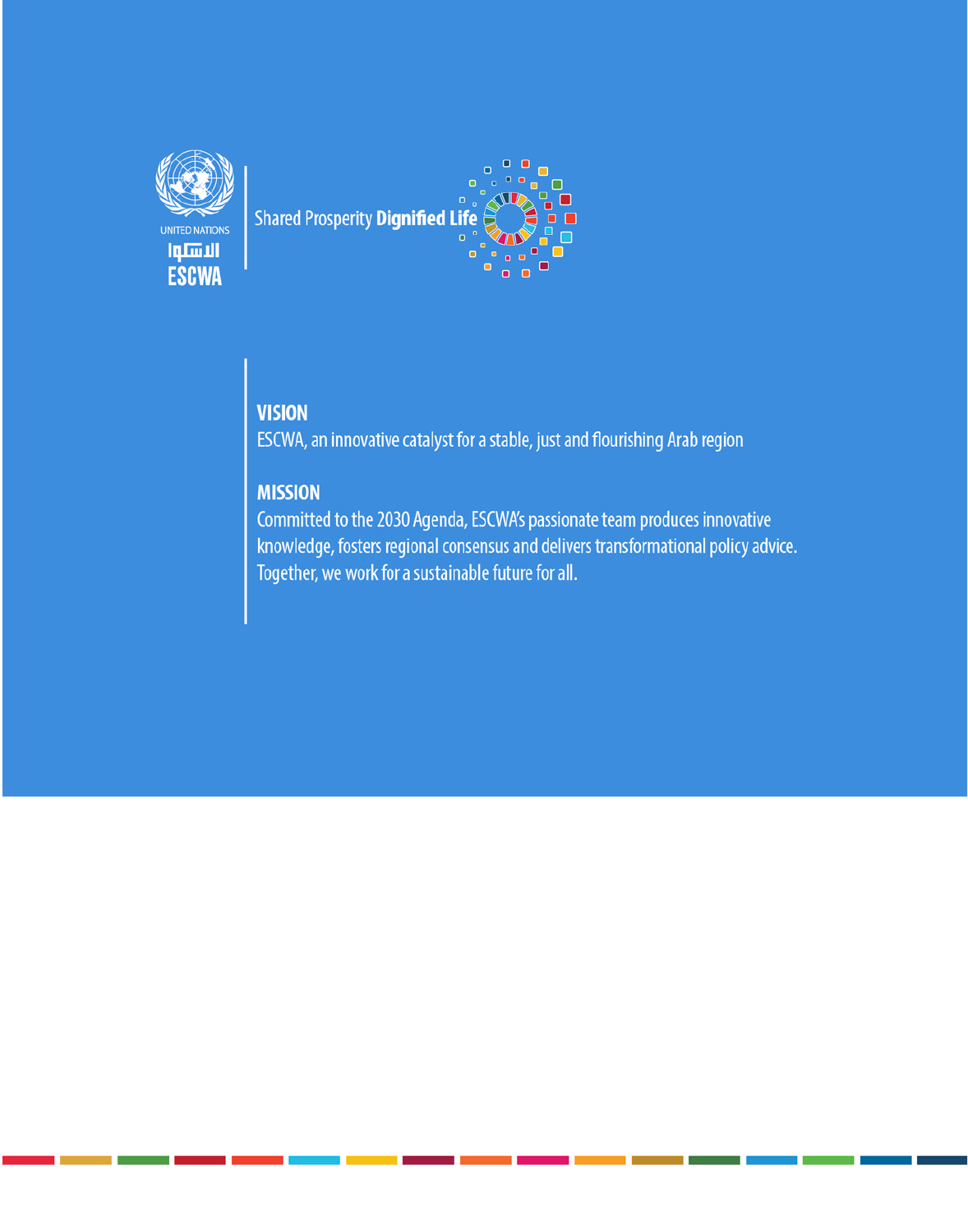

Distr. LIMITED E/ESCWA/CL4.SIT/2020/TP.11 3 November 2020 ORIGINAL: ENGLISH

**Economic and Social Commission for Western Asia (ESCWA)**

# **Big data readiness assessment National guide**



20-00412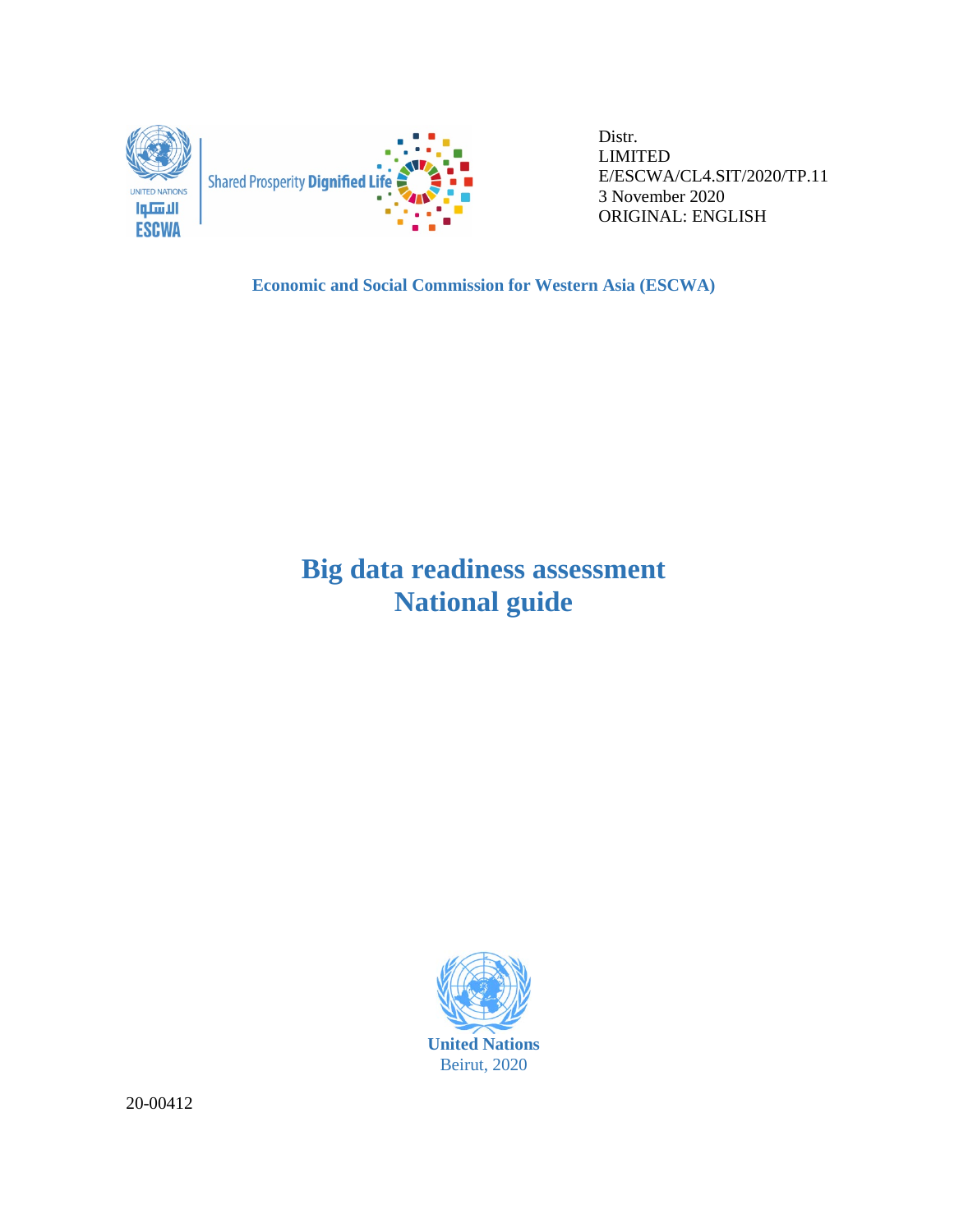#### © 2020 United Nations All rights reserved worldwide

Photocopies and reproductions of excerpts are allowed with proper credits.

All queries on rights and licenses, including subsidiary rights, should be addressed to the United Nations Economic and Social Commission for Western Asia (ESCWA), e-mail: publications-escwa@un.org.

The findings, interpretations and conclusions expressed in this publication are those of the authors and do not necessarily reflect the views of the United Nations or its officials or Member States.

The designations employed and the presentation of material in this publication do not imply the expression of any opinion whatsoever on the part of the United Nations concerning the legal status of any country, territory, city or area or of its authorities, or concerning the delimitation of its frontiers or boundaries.

Links contained in this publication are provided for the convenience of the reader and are correct at the time of issue. The United Nations takes no responsibility for the continued accuracy of that information or for the content of any external website.

References have, wherever possible, been verified.

Mention of commercial names and products does not imply the endorsement of the United Nations.

References to dollars (\$) are to United States dollars, unless otherwise stated.

Symbols of United Nations documents are composed of capital letters combined with figures. Mention of such a symbol indicates a reference to a United Nations document.

United Nations publication issued by ESCWA, United Nations House, Riad El Solh Square, P.O. Box: 11-8575, Beirut, Lebanon.

Website: [www.unescwa.org.](http://www.unescwa.org/)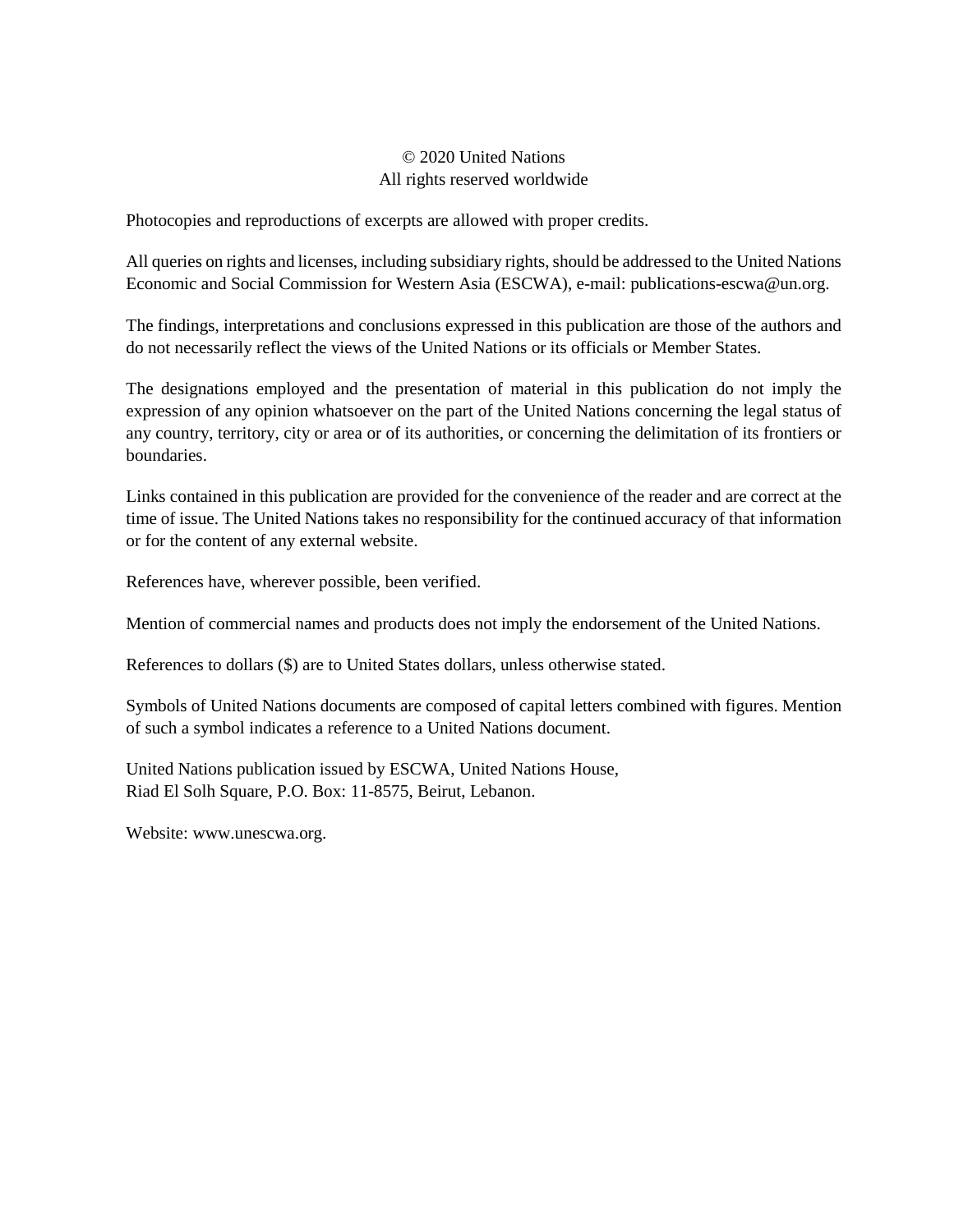#### **Key messages**

- <span id="page-4-0"></span> $\checkmark$  Public sector organizations should consider starting small, with single-function big data applications aligned with their current systems. Once realized and digested, scale-up is possible;
- $\checkmark$  Readiness and effectiveness capabilities are enhanced by focusing on institutional processes with dedicated data science expertise and information technology (IT) governance;
- $\checkmark$  Inadequate applications of big data before mature readiness can backfire and cause serious longterm operational and institutional damage.

The present guide aims to assist organizations, especially public institutions, in assessing their national readiness to appropriately harness the advantages of big data, and reduce the risks of data mismanagement so as to serve society more effectively and protect human rights.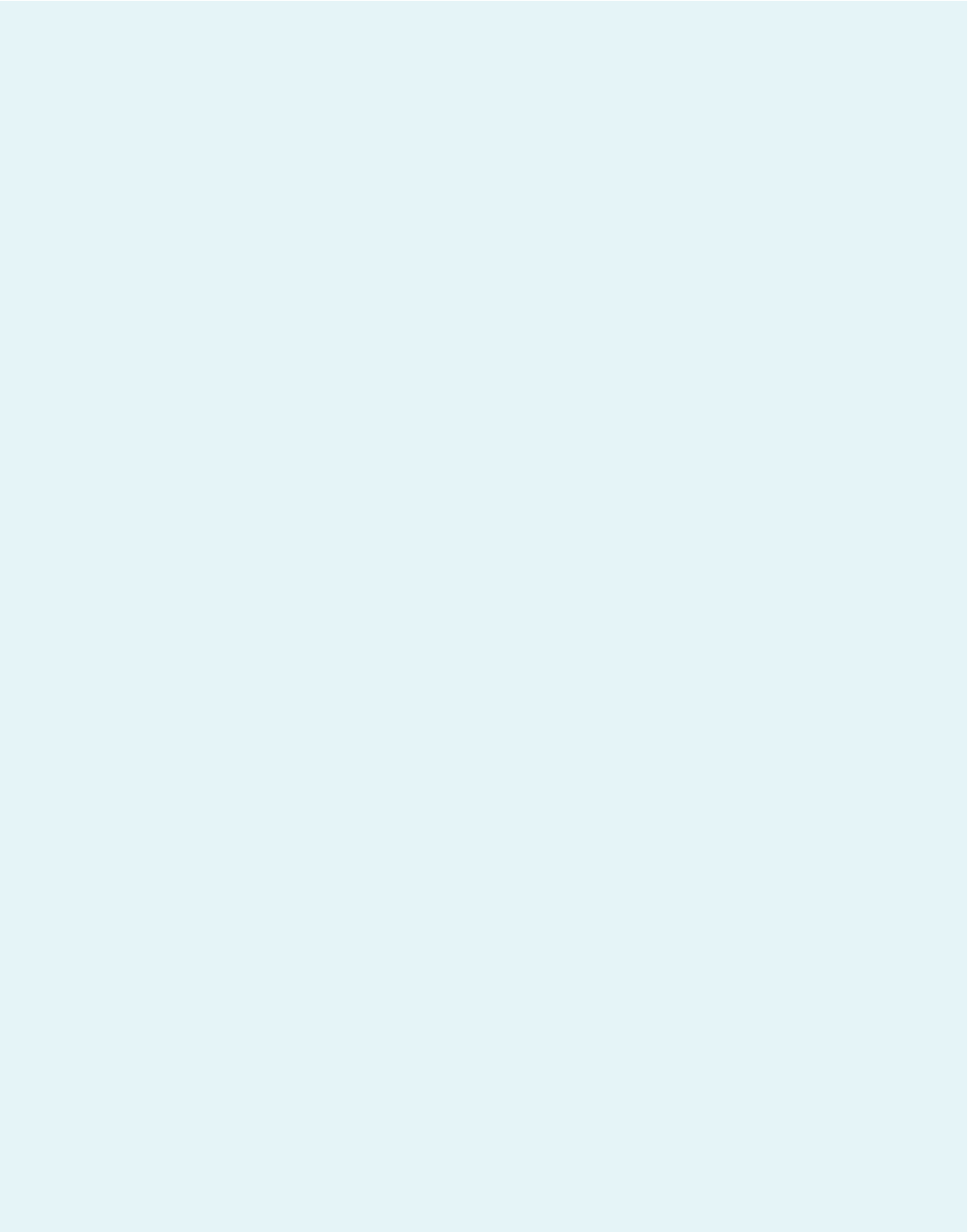### **Contents**

Page

| Chapter   |  |                |
|-----------|--|----------------|
|           |  |                |
| А.        |  | 1              |
| B.        |  | $\mathbf{1}$   |
|           |  | 2              |
|           |  | 3              |
| A.        |  | 3              |
| <b>B.</b> |  | 4              |
| C.        |  | $\overline{4}$ |
| D.        |  | 5              |
|           |  | 6              |
| A.        |  | 6              |
| <b>B.</b> |  | 9              |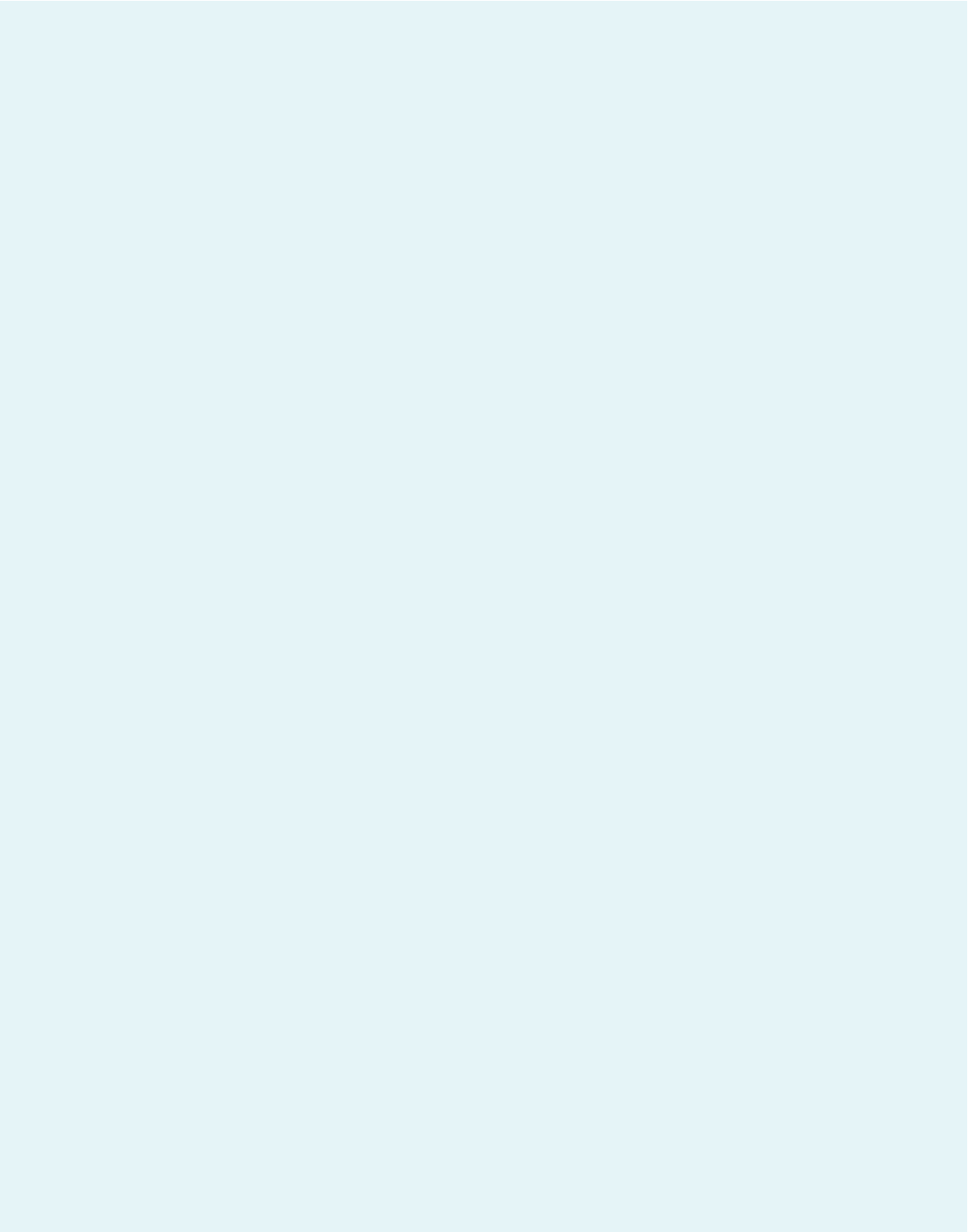#### **I. Background on big data requirements**

<span id="page-8-0"></span>The abundance of data from numerous sources, the ubiquity of mobile phones, decreased storage costs, increased processing power, and advances in cloud computing have democratized big data analytics.

The following factors are necessary to ensure the feasibility of any big data solution:

- 1. Data quality.
- 2. Infrastructure and human resources.
- <span id="page-8-1"></span>3. Legal regulations.

#### **A. Data quality**

The Big Data Quality Framework of the United Nations Economic Commission for Europe (UNECE) established a hierarchical structure composed of three hyper dimensions: source of the data, the metadata and the data itself. The quality aspects are nested within each dimension. Timeliness and frequency are the two important quality aspects of big data.<sup>1</sup>

The American Association for Public Opinion Research (AAPOR) provided guidelines on estimation in the generation and preparation of data processes.<sup>[2](#page-8-4)</sup> Data error was modelled by: Extract/Transform/Load **(**ETL) errors introduced by several sources and operations: specification (metadata), matching, coding, editing, and data integration*.*

The International Monetary Fund (IMF) suggests that big data indicators must pass through a quality assessment to minimize risks for policymaking across the following seven features: relevance, accuracy, credibility, timeliness, accessibility, interpretability, and coherence.[3](#page-8-5)

#### **B. Infrastructure and human resources**

<span id="page-8-2"></span>Big data applications require efficient infrastructure, talented human resources, and effective management. Agencies aiming to harness benefits in productivity, speed and cost must incorporate a robust infrastructure for storage, processing and networking, in addition to analytics software.<sup>[4](#page-8-6)</sup> According to IBM, data significance is based on the following three aspects: **speed, access and availability**. [5](#page-8-7)

<span id="page-8-3"></span><sup>&</sup>lt;sup>1</sup> A Suggested Framework for the Quality of Big Data Deliverables of the UNECE Big Data Quality Task Team December, 2014.

<span id="page-8-4"></span><sup>&</sup>lt;sup>2</sup> AAPOR, AAPOR Report on Big Data, 2015. Available at [www.aapor.org/Education-Resources/Reports/Big-](http://www.aapor.org/Education-Resources/Reports/Big-Data.aspx#7.1%20Relative%20Advantages%20of%20Survey%20Data%20and%20Big%20Data%20to%20Support%20Research)[Data.aspx#7.1%20Relative%20Advantages%20of%20Survey%20Data%20and%20Big%20Data%20to%20Support%20Res](http://www.aapor.org/Education-Resources/Reports/Big-Data.aspx#7.1%20Relative%20Advantages%20of%20Survey%20Data%20and%20Big%20Data%20to%20Support%20Research) [earch.](http://www.aapor.org/Education-Resources/Reports/Big-Data.aspx#7.1%20Relative%20Advantages%20of%20Survey%20Data%20and%20Big%20Data%20to%20Support%20Research)

<span id="page-8-5"></span><sup>3</sup> International Monetary Fund, IMF's Data Quality Assessment Framework, 2010. Available at [https://unstats.un.org/unsd/accsub/2010docs-CDQIO/Ses1-DQAF-IMF.pdf.](https://unstats.un.org/unsd/accsub/2010docs-CDQIO/Ses1-DQAF-IMF.pdf)

<span id="page-8-6"></span><sup>4</sup> Fedtech, How agencies can prepare their infrastructure for big data initiatives, 2016. Available at [https://fedtechmagazine.com/article/2016/12/4-infrastructure-requirements-any-big-data-initiative.](https://fedtechmagazine.com/article/2016/12/4-infrastructure-requirements-any-big-data-initiative)

<span id="page-8-7"></span><sup>5</sup> IBM, 3 key IT infrastructure requirements for big data and analytics, 2014. Available at www.ibm.com/downloads/cas/AYWDRYLW.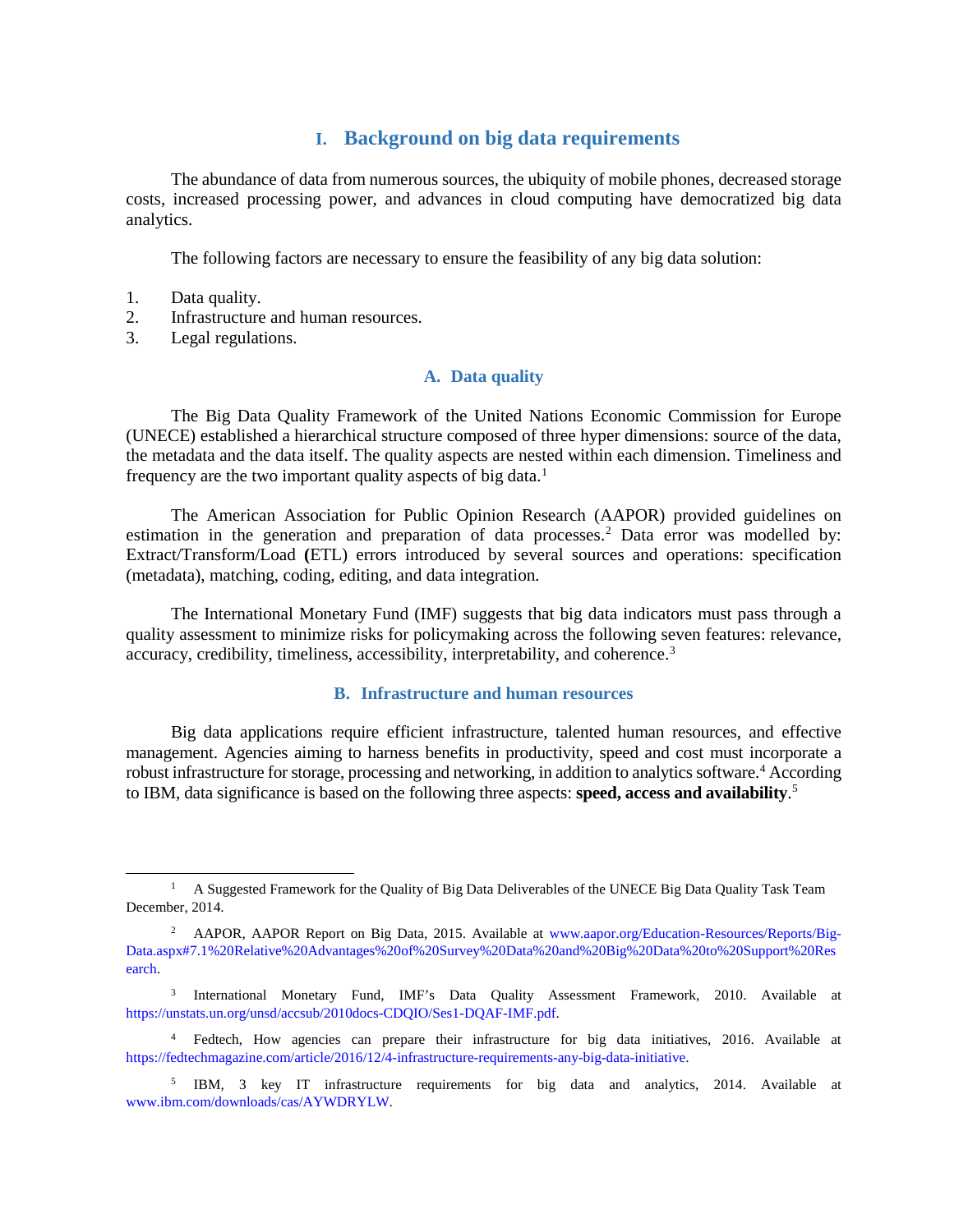- 1. **Speed:** in addition to analysing voluminous and varied data, the infrastructure must provide the necessary speed to support timely decision-support and data usefulness as strategic asset for the organization.
- 2. **Access:** is important since providing unsecured data would put the organization at risk. Moreover, access should be smooth with all types of data, regardless where it is stored.
- 3. **Availability:** system fails, or crashes hinder availability, resulting in loss of valuable insights. Insights are only useful if they are delivered at the right time to the right people.

In addition to infrastructure requirements, human expertise is critical. Special and well-defined scientific skills are needed to complement classical statistitians and data miners.

Most big data applications require the following four distinct support roles:

- Domain expert pertaining to the application area (poverty, agriculture, climate, etc);
- (b) Data-science researcher;
- (c) Computer scientist;
- <span id="page-9-0"></span>(d) IT system administrator.

#### **C. Legal regulations**

Data accessibility, availability, ownership, proper utilization and management are challenging subjects for legal framework and related regulations. The opportunities for big data applications are based on data being a valuable asset. For many years, the World Economic Forum has been actively encouraging markets to upgrade regulatory frameworks to properly harness the development benefits of frontier technologies driven by data. [6](#page-9-1) Policymakers are advised to develop these frameworks using an inclusive consultative approach. The approach should address the following most commonly faced policy challenges:

- 1. **Data availability:** is the starting point and requires an appropriate legal framework and policies that allow public agencies to disseminate their data. This is related to the issue of open government and data.
- 2. **Data ownership:** can cause conflict among data producers, analysts and users. This is undoubtedly related to the difficulties in assigning clear ownership across the wide range of application areas.
- 3. **Data stewardship:** is an extremely sensitive topic with the adoption of Internet of Things and high levels of connectivity in society, Government, and industry. The situation creates obstacles and possible abuse if data is not used for the declared intended purposes.

<span id="page-9-1"></span> <sup>6</sup> World Economic Forum, Delivering digital infrastructure: how regulatory policy can keep up, pp. 25-26, 2014. Available at [www3.weforum.org/docs/WEF\\_TC\\_DeliveringDigitalInfrastructure\\_InternetEconomy\\_Report\\_2014.pdf.](http://www3.weforum.org/docs/WEF_TC_DeliveringDigitalInfrastructure_InternetEconomy_Report_2014.pdf)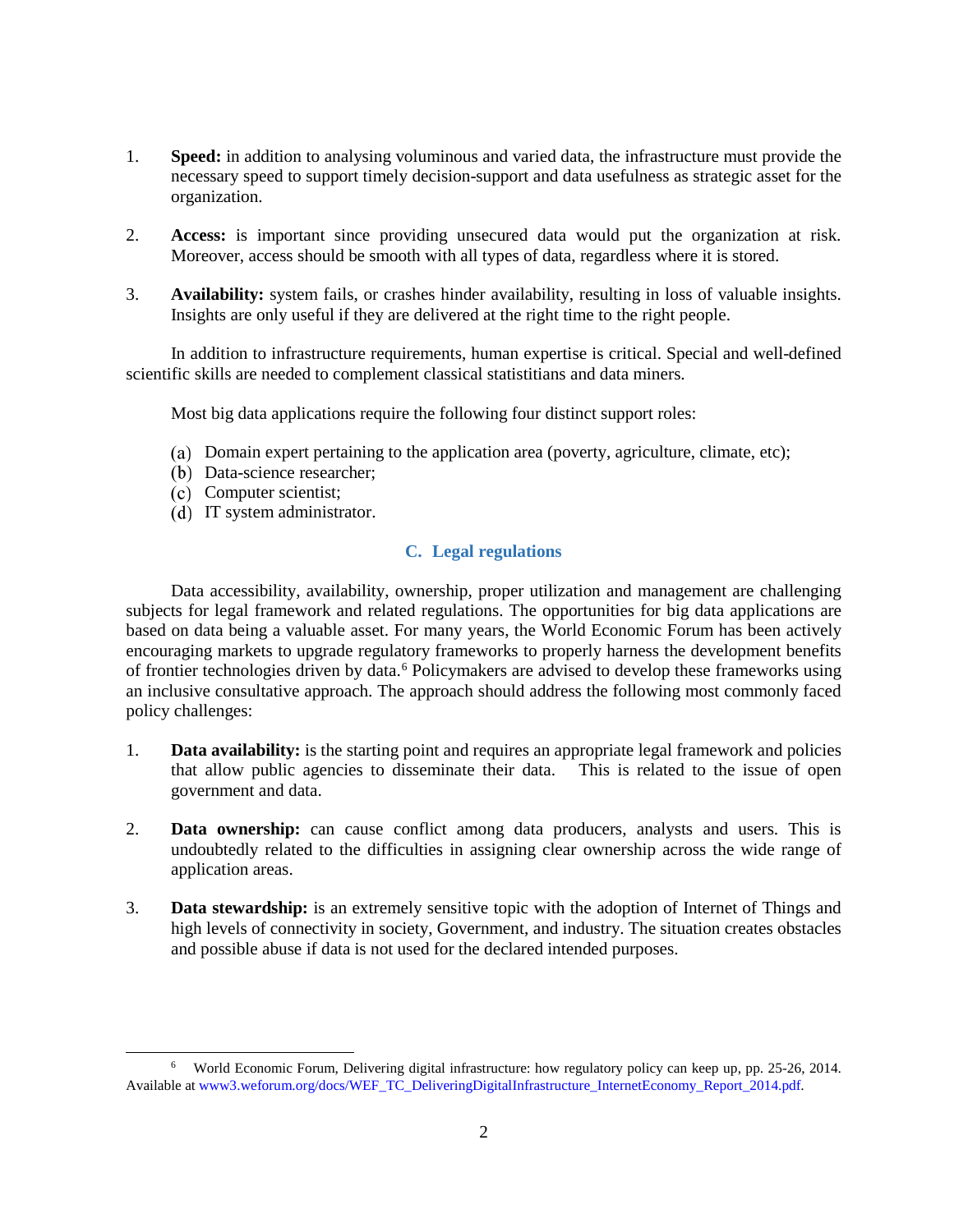- 4. **Data collection authority:** is not always obvious and cannot be invariant., This becomes more ambiguous for non-personal data, crowdsourcing and event-based sensors' data, location and smart grid data.<sup>[7](#page-10-2)</sup> The guidelines and principles should be clear to avoid legal controversies.
- 5. **Privacy and reidentification:** has been trade-off challenge for statisticians for decades: striking an ethical balance between protective aggregation and the embedded value of detailed data.

#### **II. Adopted models for assessing big data readiness**

<span id="page-10-0"></span>Big data is considered a standing technology like any other. This is an important realization since big data is the methodical integration of several technologies that comprise measurement, collection, transmission, storage, computing and displaying. The technology's maturity is based on well-known standards. For big data, there are two types of technology readiness assessment that complement each other: organizational readiness, and technological readiness.

Several standardization and technology evaluation frameworks have mapped their methodology on big data to assess and classify readiness and maturity. The present guide reviews four popular approaches, and proposes a "best practice" scheme.

#### **A. Assessing big data maturity model**

<span id="page-10-1"></span>The plan was proposed by the private consulting group Strategy &.<sup>[8](#page-10-3)</sup> The assessment assumes the presence of an initial big data transformation, and that related business intelligence tools and data warehousing exist already. The methodology for assessing maturity requires the review of the following main aspects:

- 1. **Environment readiness:** This is based on government legal and ICT infrastructure that address privacy and data transfer, a certain level of public awareness of big data's benefits, and the education system incorporating data science related courses or degrees.
- 2. **Organization's internal capabilities:** This pertains to the capacity of subject organizations having the necessary technical capabilities, human resources, and orderly data availability.
- 3. **Sophisticated use of big data:** The aim towards having valuable assets in data is a journey starting from silo business intelligence tools to a completely integrated business model based on big data analytics.

The four maturity stages of big data depict the various ways in which data can be used, from selective adoption to large-scale institutional implementation, as follows:

**Stage one: Performance management.** Internal data is used against key performance indicators to monitor stated goals;

<span id="page-10-2"></span> <sup>7</sup> Katherine Strandburg, Monitoring, datafication, and consent: legal approaches to privacy in the big data context, pp. 5-43. In Privacy, Big Data, and the Public Good: Frameworks for Engagement, edited by J. Lane, V. Stodden, S. Bender, and H. Nissenbaum. Cambridge: Cambridge University Press, 2014.

<span id="page-10-3"></span><sup>8</sup> Booz & Company&, Big data maturity: An action plan for policymakers and executives, 2014. Available at www3.weforum.org/docs/GITR/2014/GITR\_Chapter1.3\_2014.pdf.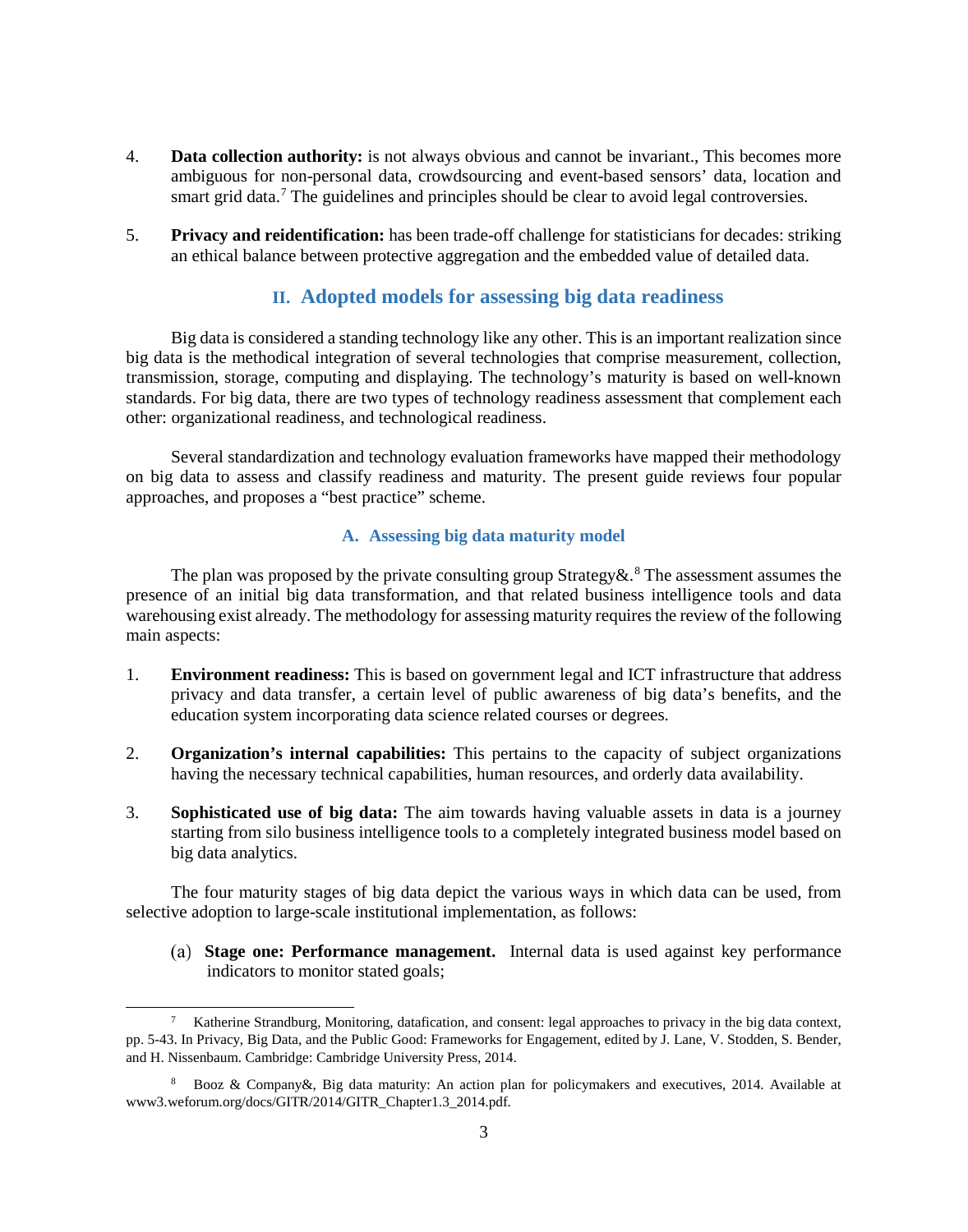- **Stage two: Functional area excellence.** Experiment with internal and external data to improve parts of the business;
- **Stage three: Value proposition enhancement.** Start to monetize big data as a new source of competitive advantage;
- **Stage four: Business model transformation.** Big data infiltrate the whole organization's processes and decision-making.

#### **B. Big data gap model**

<span id="page-11-0"></span>This readiness assessment method is simple and universal. The Design vs Reality Gap Model measures the gap between the requirements for the design of a specific change versus actual realities in the seven dimensions measured on a scale of 10, where 0 means no difference and 10 means complete change.<sup>[9](#page-11-2)</sup> For big data transformation or sought-after change, the dimensions are as follows:

- 1. **Information:** this includes both information and supportive data.
- 2. **Technology:** pertains to ICT technologies needed to handle data at all stages.
- 3. **Processes:** represent the activities undertaken in generating, capturing, analysing, presenting, and using data.
- 4. **Objectives and values:** cover the culture associated with the adopted strategies.
- 5. **Skills and knowledge:** represent the human competencies and talents needed for undertaking data-related processes.
- 6. **Management systems:** describe the structures within data-related organizations.
- <span id="page-11-1"></span>7. **Other resources:** adequate time and money.

#### **C. Technology readiness level model**

The National Institute of Standards and Technology (NIST) in the United States has a universal Technology Readiness Level (TRL) chart for any technology.<sup>[10](#page-11-3)</sup> Applying the TRL metric to big data is useful in assessing the overall maturity of a technology in a market or organization. The various scales are generic and represent the readiness state of a certain technology in markets.

Specifically, the NIST-TRL scales represent the following levels:

- **Emerging**
	- Technology is largely still in research and development;
	- Access is limited to the developers of the technology;
	- Research is largely being conducted within academic or commercial laboratories;
	- Scalability of the technology is not assessed.

<span id="page-11-2"></span> <sup>9</sup> Richard Heeks, Information systems and developing countries: failure, success and local improvisations, The Information Society, vol. 18, No. 2, pp. 101-112.

<span id="page-11-3"></span><sup>&</sup>lt;sup>10</sup> National Institute of Standards and Technology, NIST Big Data Interoperability Framework: Volume 3, Use Cases and General Requirements, 2015. Available at [https://nvlpubs.nist.gov/nistpubs/SpecialPublications/NIST.SP.1500-3.pdf.](https://nvlpubs.nist.gov/nistpubs/SpecialPublications/NIST.SP.1500-3.pdf)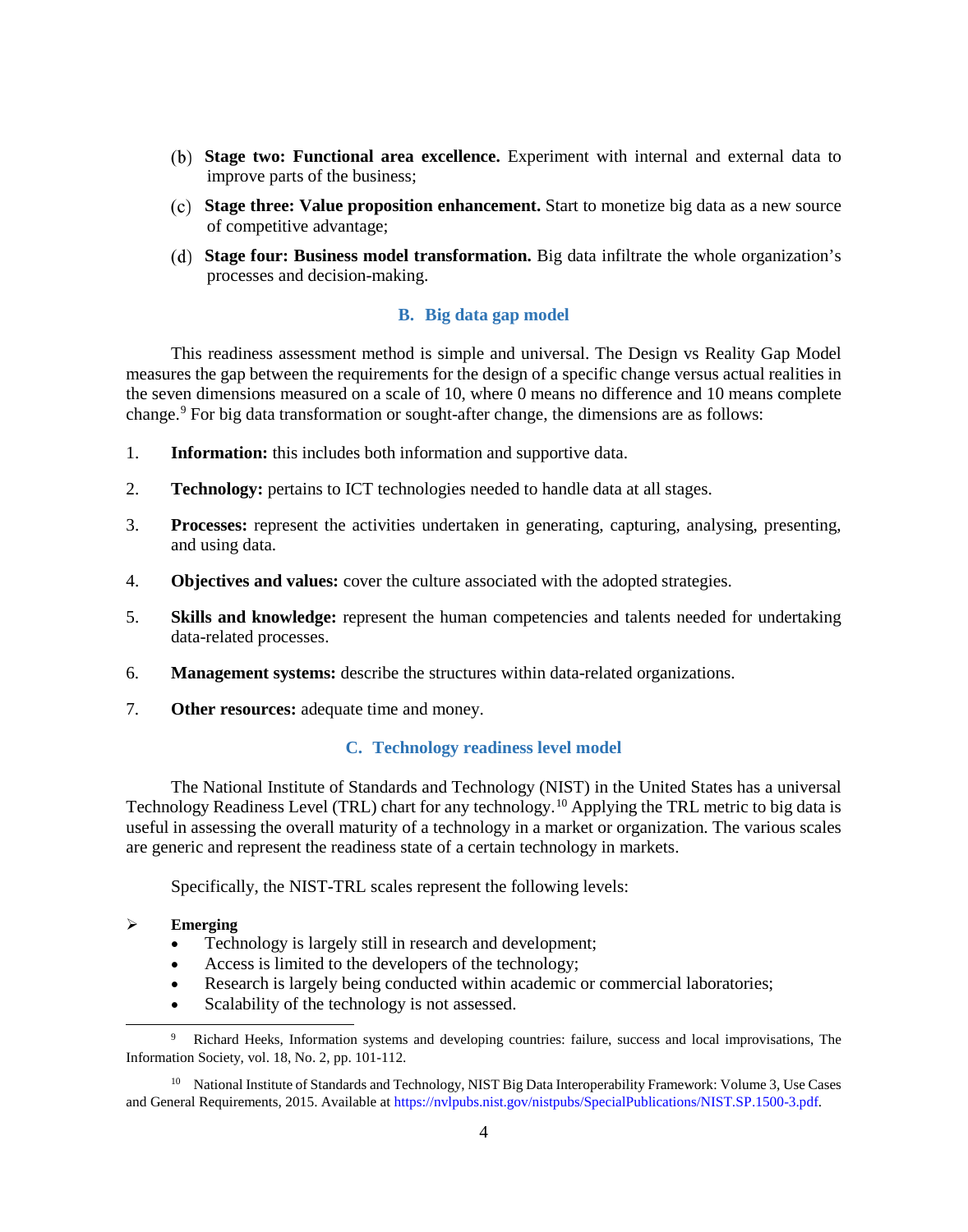#### **Incubating**

- Technology is functional outside laboratory environments;
- Builds may be unstable;
- Release cycles are rapid;
- Documentation is sparse or rapidly evolving;
- Scalability of the technology is demonstrated but not widely applied.

#### **Reference implementation**

- One or more reference implementations are available;
- Reference implementations are usable at scale;
- The technology may have limited adoption outside of its core development community;
- Documentation is available and mainly accurate.

#### **Emerging adoption**

- Wider adoption beyond the core community of developers;
- Proven in a range of applications and environments;
- Significant training and documentation are available.

#### **Evolving**

- Enhancement-specific implementations may be available;
- Tool suites are available to ease interaction with the technology;
- The technology competes with others for market share.

#### **Standardized**

- Draft standards are in place;
- Mature processes exist for implementation;
- <span id="page-12-0"></span>• Best practices are defined.

#### **D. Scale of organizational readiness model**

The scale of organizational readiness for big data applications is intertwined with the technology readiness level. Therefore, it is assessed along with technology maturity.

The state of organizational readiness for big data applications can be described as follows:

- 1. **No big data:** The organization offers no awareness or efforts around big data
- 2. **Ad hoc:** Inside the organization, there is an acceptable level of awareness of big data, and some groups are building solutions in a scattered manner
- 3. **Opportunistic:** There is an approach to building big data solutions that are opportunistically applied, not widely accepted or adopted within the organization
- 4. **Systematic:** The organizational approach to big data is systematically reviewed and accepted by multiple affected parties, is repeatable throughout the organization, and nearly always followed.
- 5. **Managed:** Performance metrics are defined and routinely collected and reviewed for big data projects.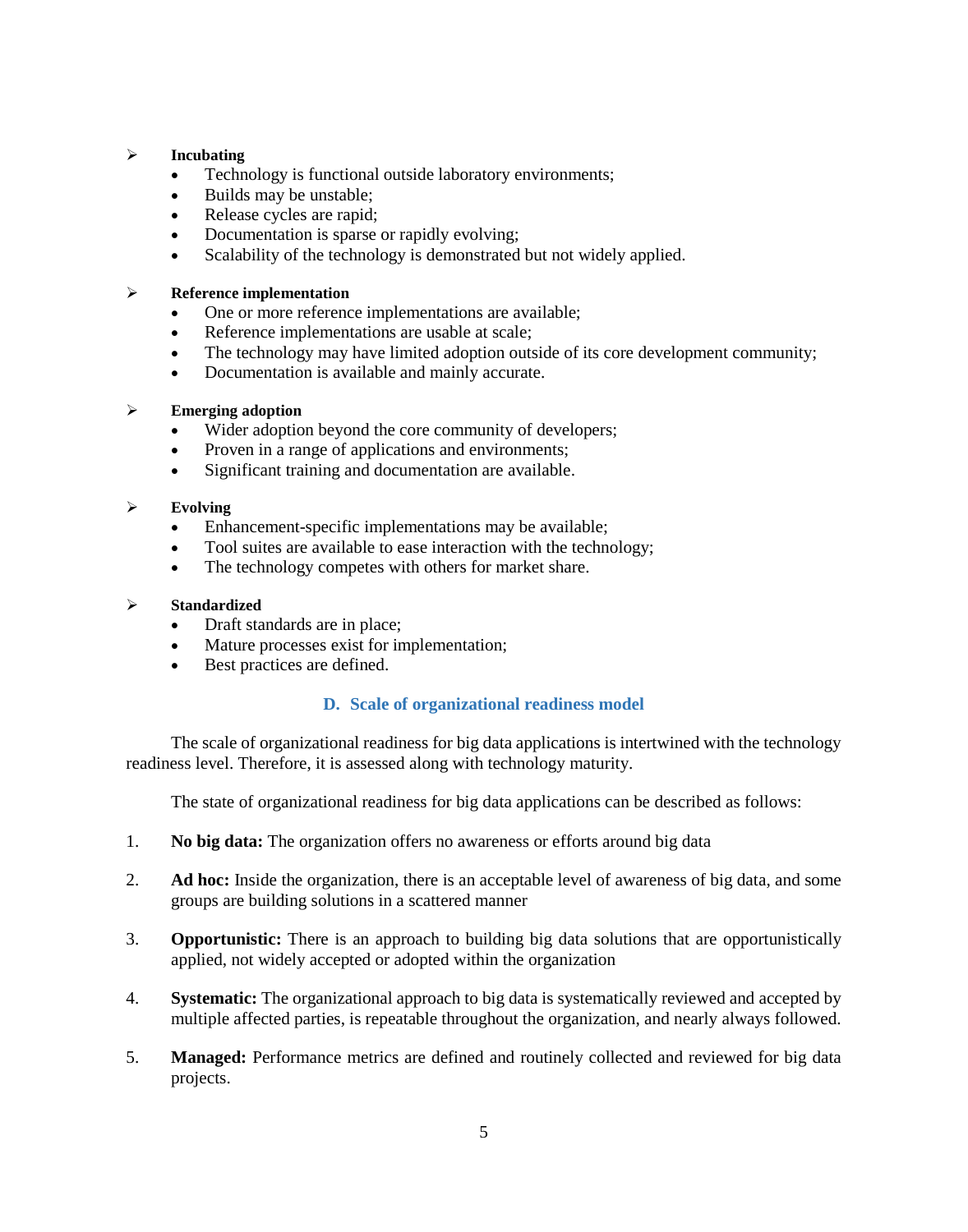6. **Optimized:** The institutional improvement process for big data capabilities is in practice. The guidelines and assets are maintained to ensure relevancy and correctness in a sustained way.

#### **III. Proposed national big data readiness assessment plan**

<span id="page-13-0"></span>After reviewing big data readiness assessment models, a plan is complied for a national big data readiness assessment exercise benefiting from the review of international models and detailing the activities required.

#### **A. Questionnaire and rating criteria**

<span id="page-13-1"></span>The proposed national readiness for big data applications can be assessed in the Arab region using a questionnaire targeting various national institutions representing academia, the private sector, and governmental agencies.

The questions are grouped into six categories. To quantify the assessment activity of national readiness for big data, three levels were suggested for each of the questions: basic, medium, or advanced.

The numeric assignment of the levels can be 1, 3, 5, for example. The score 0 is used if the assessed feature is not available. Once assessed, each pillar will have a score based on an arithmetic average of used criteria. The following table shows the evaluation criteria adopted for each of the questions mentioned in the evaluation. The evaluation levels represent directions of improvement in each area.

| <b>Categories</b>                                                                                                                                                         | <b>Evaluation Level</b>                                                                                                                                                                                                                                                                 |  |  |  |
|---------------------------------------------------------------------------------------------------------------------------------------------------------------------------|-----------------------------------------------------------------------------------------------------------------------------------------------------------------------------------------------------------------------------------------------------------------------------------------|--|--|--|
| <b>I.</b> Legal framework                                                                                                                                                 |                                                                                                                                                                                                                                                                                         |  |  |  |
| (a) In your organization, what is the<br>governmental procedure/legal text<br>available for data processing and<br>transfer?                                              | (1) There is a clear data policy, and minimal circulation.<br>(2) Data policy is well known but rarely enforced.<br>(3) Data policy and strategy guides institutional decisions<br>and programs.                                                                                        |  |  |  |
| (b) In your organization, what is the<br>governmental procedure / legal text<br>available to protect privacy and<br>confidentiality of data?                              | (1) A data privacy and security policy is available but it is<br>not applied or known.<br>(2) Data privacy and security policy is applied in most<br>transactions.<br>(3) Data privacy and security is being updated in all<br>operations and at all levels, especially the leadership. |  |  |  |
| (c) In your organization, are there efforts or<br>initiatives to develop administrative<br>frameworks or technical standards<br>related to big data? If yes, please list. | (1) Data management tools and related standards are<br>available.<br>(2) Data and storage management attract resources and<br>interest.<br>(3) Data management and related enterprise software are<br>critical in day-to-day operations and transactions.                               |  |  |  |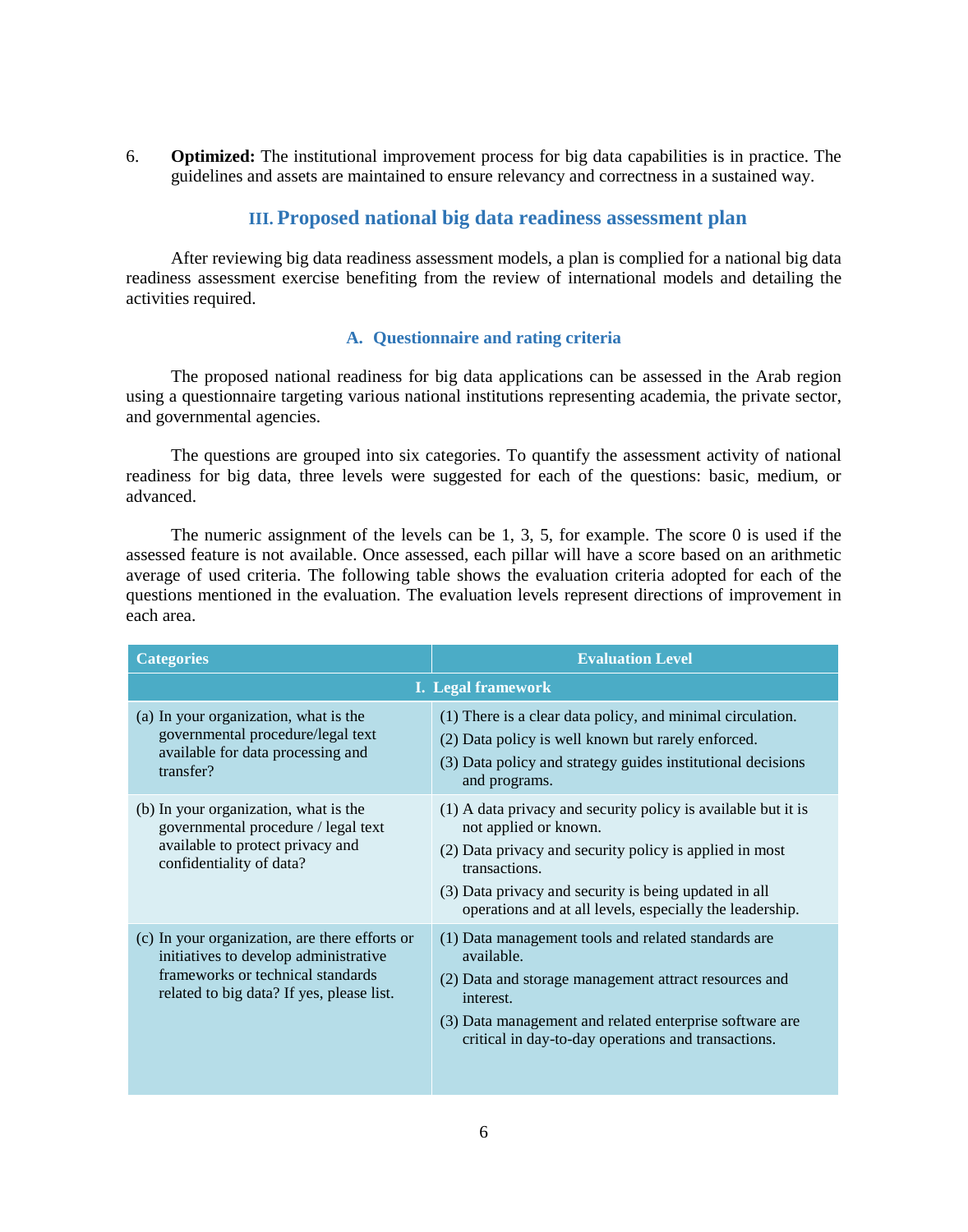| <b>Categories</b>                                                                                                                                                                              | <b>Evaluation Level</b>                                                                                                                                                                                                                                                                                                                                 |  |  |  |
|------------------------------------------------------------------------------------------------------------------------------------------------------------------------------------------------|---------------------------------------------------------------------------------------------------------------------------------------------------------------------------------------------------------------------------------------------------------------------------------------------------------------------------------------------------------|--|--|--|
| <b>II.</b> Infrastructure and applications                                                                                                                                                     |                                                                                                                                                                                                                                                                                                                                                         |  |  |  |
| (a) In your organization, what is the<br>technological infrastructure that supports<br>the following: data collection, data<br>transfer, data storage, data processing,<br>data visualization? | (1) Isolated applications exist for analysing big data in a<br>distributed and inconsistent manner.<br>(2) Reporting on big data analysis uses different platforms<br>and standards.<br>(3) Data management is integrated across the organization<br>with periodic backups, security and privacy standards<br>across a unified platform.                |  |  |  |
| (b) In your organization, what are the<br>systems or applications and tools used in<br>the decision-making process?                                                                            | (1) The data is used from various sources with various<br>processing tools.<br>(2) The various data sources are managed in a unified<br>platform.<br>(3) Advanced tools such as forecasting after collecting<br>standardized data are applied based on a systematic<br>process and harmonized tools.                                                    |  |  |  |
|                                                                                                                                                                                                | <b>III.</b> Organizational and institutional structure                                                                                                                                                                                                                                                                                                  |  |  |  |
| (a) Does your organization have internal<br>technical capabilities, human resources<br>related to digital transformation?                                                                      | (1) There are data managers as needed to handle the<br>available data.<br>(2) Data scientists are recruited and trained to undertake<br>holistic tasks using available data.<br>(3) A multidisciplinary data science team is available with<br>statisticians and technologists, with initiatives in learning<br>and applications across the enterprise. |  |  |  |
| (b) In your organization, what are the current<br>administrative systems and<br>organizational structures that handle<br>data?                                                                 | (1) Forming ad hoc committees to deal with the data<br>challenges presented.<br>(2) Seeking assistance from other similar teams as needed.<br>(3) There is a unit dedicated to data science management in<br>the institution.                                                                                                                           |  |  |  |
| (c) In your organization, where exactly is<br>big data used?                                                                                                                                   | (1) Raising awareness of facts related to institutional work.<br>(2) Services and products for marketing the organization.<br>(3) Throughout the business cycle: Using big data in<br>planning, and operations.                                                                                                                                         |  |  |  |
| <b>IV.</b> Literacy and training                                                                                                                                                               |                                                                                                                                                                                                                                                                                                                                                         |  |  |  |
| (a) Does your institution have awareness-<br>raising programmes and activities on the<br>benefits of big data?                                                                                 | (1) Educating employees in the field of information<br>technology.<br>(2) Awareness for all with training of IT personnel.<br>(3) Awareness of leaders and administrators and providing<br>employees with appropriate training according to their<br>backgrounds.                                                                                       |  |  |  |
| (b) If your institution is in the field of<br>education, are there academic programs                                                                                                           | (1) Big Data course is optional for specific majors.<br>(2) Big Data course is mandatory for all university<br>departments.                                                                                                                                                                                                                             |  |  |  |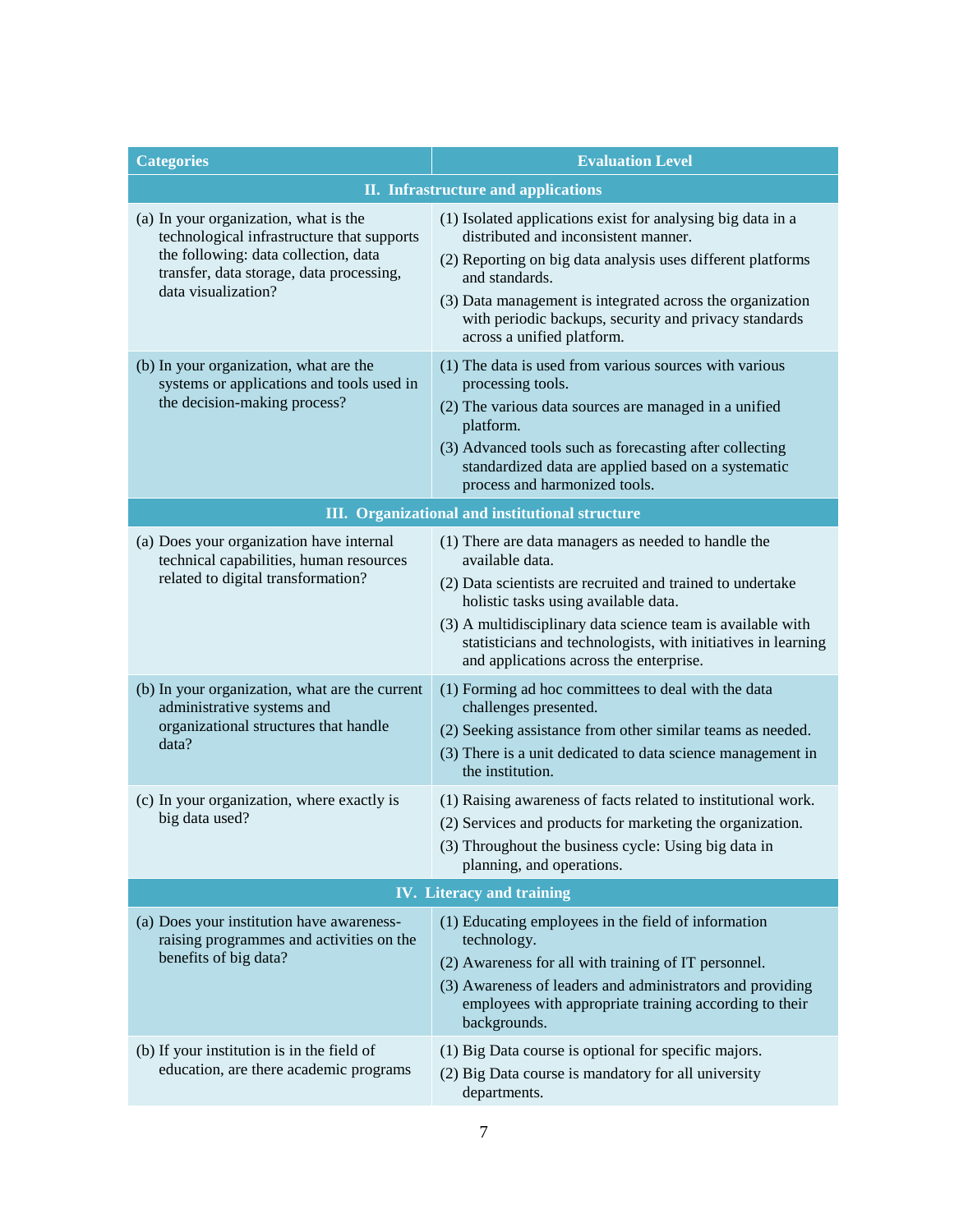| <b>Categories</b>                                                                         | <b>Evaluation Level</b>                                                                                                                                                                                                                     |  |  |  |
|-------------------------------------------------------------------------------------------|---------------------------------------------------------------------------------------------------------------------------------------------------------------------------------------------------------------------------------------------|--|--|--|
| with explicit decisions in the field of data<br>science? If yes, list.                    | (3) There is an independent degree in Big Data available.                                                                                                                                                                                   |  |  |  |
| (c) Does your organization offer or facilitate                                            | (1) An elective course available online and open source.                                                                                                                                                                                    |  |  |  |
| training programs or capacity building<br>courses in big data?                            | (2) A compulsory course in the institution's major.<br>(3) A step-by-step whole series of Big Data.                                                                                                                                         |  |  |  |
| V. Administrative policies and regulations                                                |                                                                                                                                                                                                                                             |  |  |  |
| (a) Does your organization have a big data                                                | (1) There is a consistent big data policy that is not enforced                                                                                                                                                                              |  |  |  |
| policy or strategy? If yes, please state the                                              | or known.                                                                                                                                                                                                                                   |  |  |  |
| goals.                                                                                    | (2) Big data policy/strategy has been updated and published<br>according to a specified schedule.                                                                                                                                           |  |  |  |
|                                                                                           | (3) Big data policy/strategy is frequently updated and applied<br>throughout the organization's operating cycles, including<br>the evaluation of the effectiveness of the strategy itself.                                                  |  |  |  |
| (b) Does your organization have a big data<br>implementation action plan? If yes,         | (1) Big data plans are only available on paper and for<br>marketing purposes.                                                                                                                                                               |  |  |  |
| please list.                                                                              | (2) Big data action plans are selectively executed to serve<br>leadership goals.                                                                                                                                                            |  |  |  |
|                                                                                           | (3) Big data business plans are implemented across all<br>internal and external applications aimed at improving<br>efficiency and productivity.                                                                                             |  |  |  |
| (c) In your organization, what resources are<br>allocated to big data (time and funding)? | (1) There is no dedicated human resources or budget for big<br>data, and this is done selectively.                                                                                                                                          |  |  |  |
|                                                                                           | (2) The available skills are modest and only small changes<br>are being made with big data.                                                                                                                                                 |  |  |  |
|                                                                                           | (3) Dedicated talent is committed and is constantly renewed<br>and supported with new skills, and adequate budget is<br>allocated for all activities and tools related to human.                                                            |  |  |  |
| VI. Future initiatives and projects                                                       |                                                                                                                                                                                                                                             |  |  |  |
| (a) Does your organization have a future                                                  | (1) In case of future plans, they are not public.                                                                                                                                                                                           |  |  |  |
| plan/project/initiative to use big data? If<br>yes, please list.                          | (2) There are general intentions to use big data in action but<br>without specifying the path.                                                                                                                                              |  |  |  |
|                                                                                           | (3) Future plans for harnessing big data are improving.<br>Internal processes and stakeholders were efficiently<br>discussed with the team and published with partners<br>while identifying resources and a schedule for<br>implementation. |  |  |  |
| (b) What are the challenges that hinder the<br>use of big data in your organization?      | There is no evaluation for this question (it is intended to<br>identify challenges only).                                                                                                                                                   |  |  |  |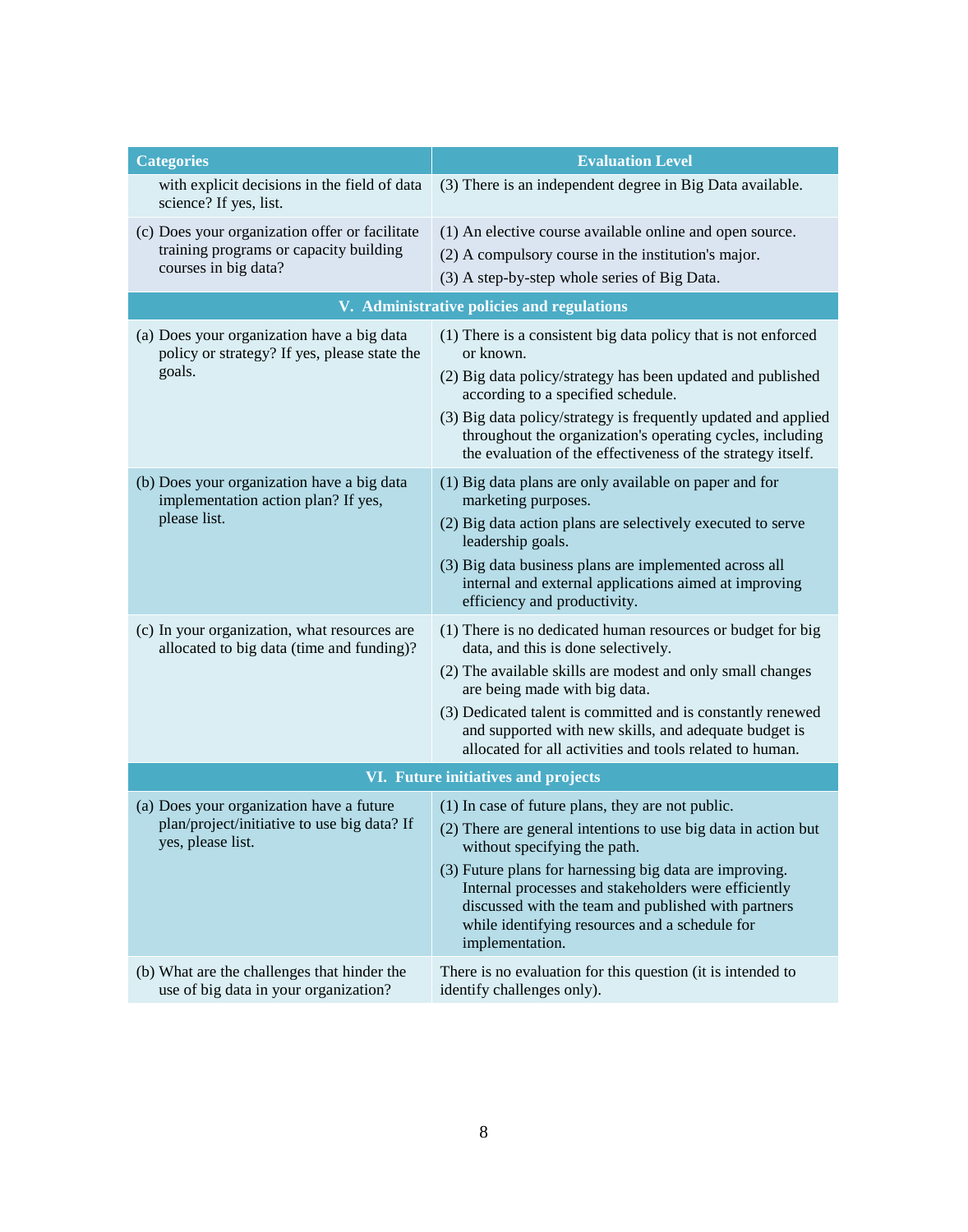#### **B. Assessment reporting**

<span id="page-16-0"></span>It is recommended to verify the assessment questionnaire results with national stakeholders for irregularities or biases. In addition, it is beneficial to suggest improvement steps for various sectors in the national data landscape with specific action plans.

The reporting must not focus on numeric values, but rather on the general assessment clustered results. The assessment matrix is as rich as the diversified target organizations, and reflects the efforts of focal points to complete the questionnaire. The filled questionnaires should include numerous (at least three) representatives from academia, the Government, and the private sector.

The compiled big data national assessment matrix should identify gaps between design level objectives and counterparts of organizations that can differ between sectors, and among organizations within the same sector.

Continuous improvement cycles are recommended at a frequency not exceeding one year.

It is important to keep in mind certain values while reporting on big data readiness, as follows:

- Organizational alignment by focusing only on big data applications with a good fit within the organization scope;
- Relevant structural collaboration between organizations;
- Strengthening capabilities by focusing on data science expertise, data governance and IT governance;
- Inadequate applications of big data before mature readiness can back fire and cause serious operational and institutional damage lasting for long time;
- Public sector organizations should consider starting small, with single-function big data applications suited to their current organizations. Once realized and digested, scale up is possible.[11](#page-16-1)

<span id="page-16-1"></span> $11$  Bram Klievink and others, Big data in the public sector: uncertainties and readiness, Information System Frontiers, vol. 19, pp. 267-283, 2017.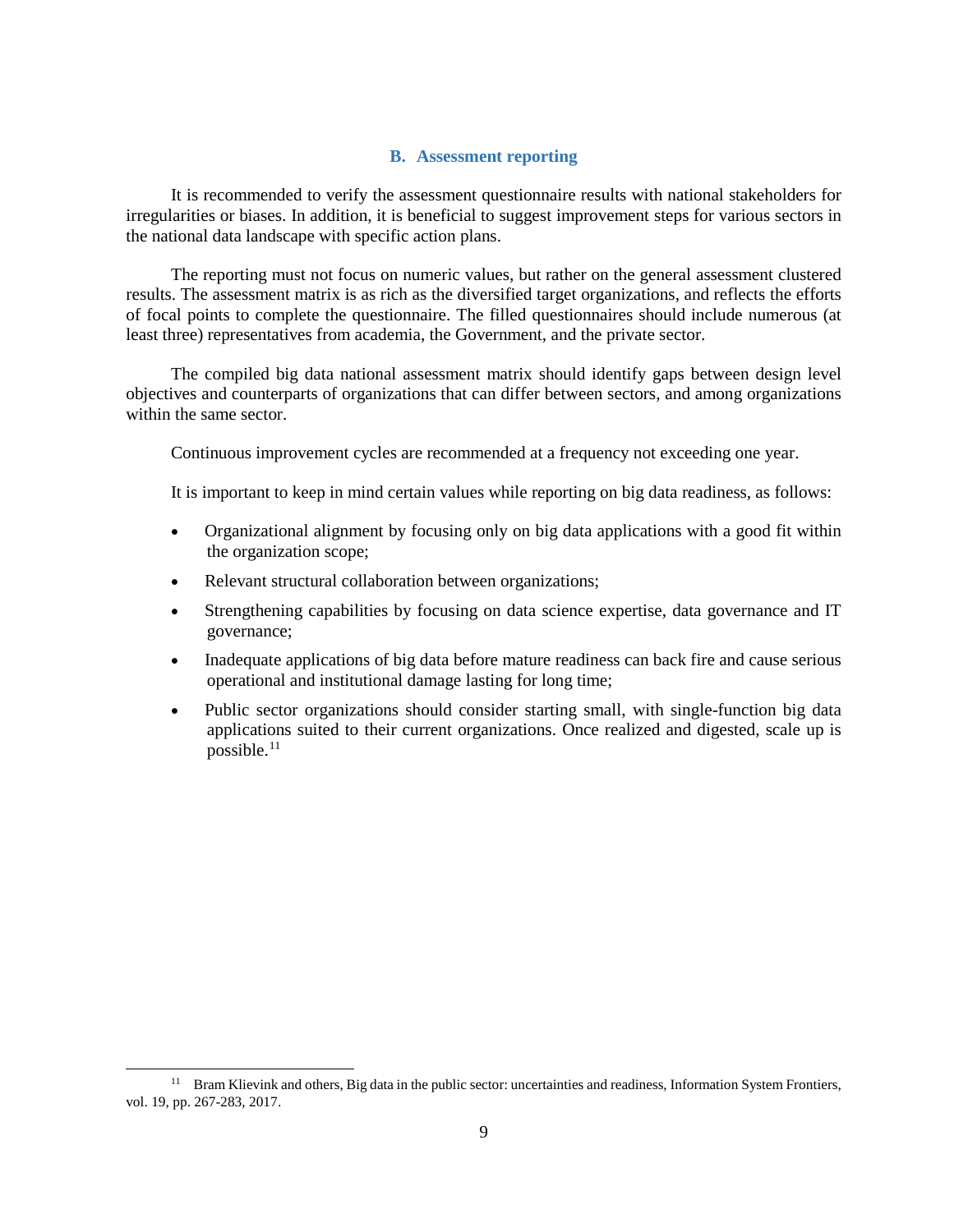والمتنا والمتنا والمتواطئ والمتنا والمتنا المتنا والمتنا المتنا والمتنا والمتنا والمتا المتنا المتنا والمتنا والمت

and the first party